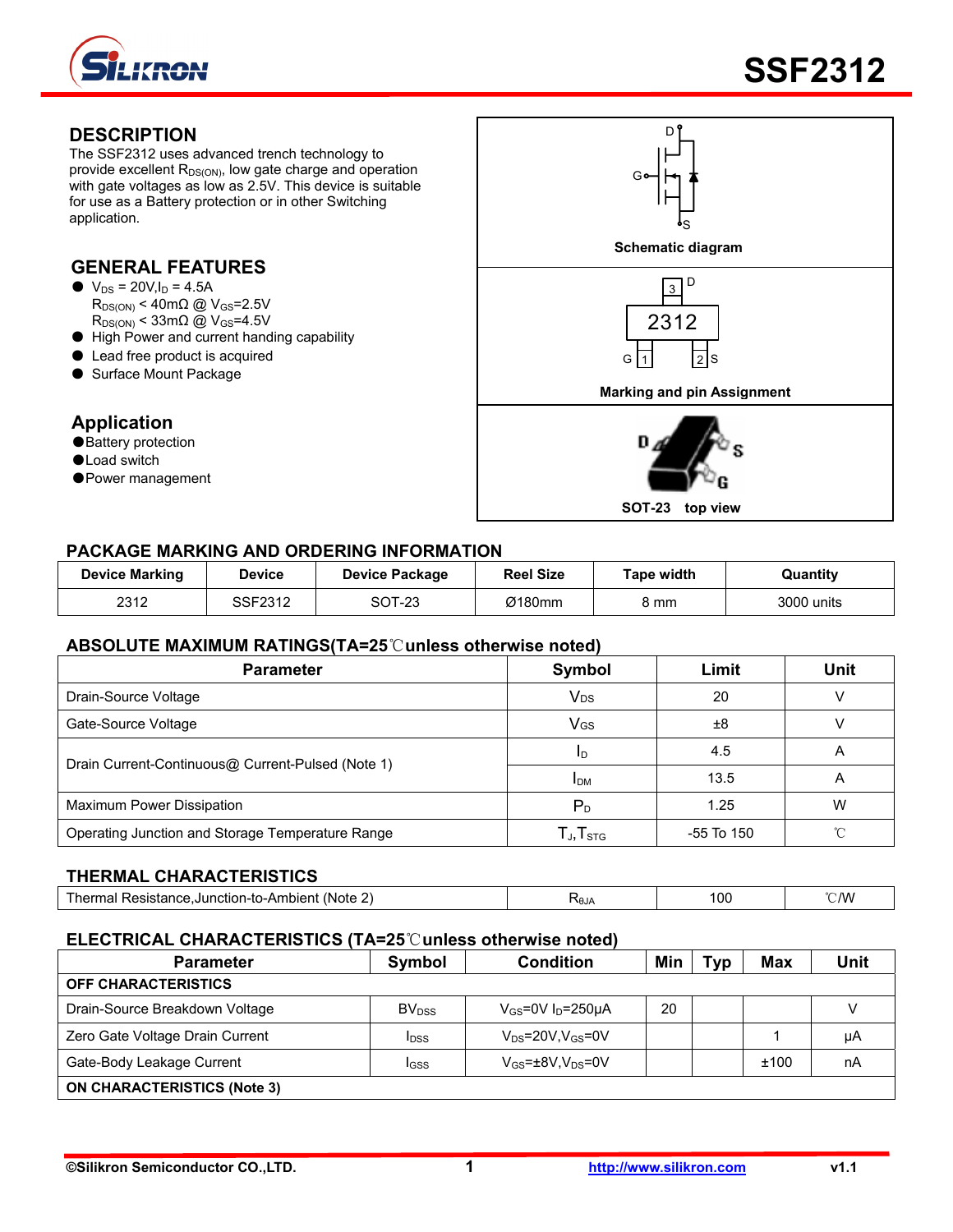

| Gate Threshold Voltage                    | $V_{GS(th)}$                                   | $V_{DS} = V_{GS}I_D = 250 \mu A$                         | 0.5 | 0.65 | 1.2 | $\vee$    |
|-------------------------------------------|------------------------------------------------|----------------------------------------------------------|-----|------|-----|-----------|
| Drain-Source On-State Resistance          | $V_{GS} = 2.5V$ , $I_D = 4.5A$<br>$R_{DS(ON)}$ |                                                          |     | 33   | 40  | $m\Omega$ |
|                                           |                                                | $V_{GS}$ =4.5V, $I_D$ =5A                                |     | 27   | 33  | $m\Omega$ |
| Forward Transconductance                  | $g_{FS}$                                       | $V_{DS} = 10V$ , $I_D = 5A$                              |     | 10   |     | S         |
| <b>DYNAMIC CHARACTERISTICS (Note4)</b>    |                                                |                                                          |     |      |     |           |
| Input Capacitance                         | $C_{\text{lss}}$                               |                                                          |     | 500  |     | <b>PF</b> |
| Output Capacitance                        | C <sub>oss</sub>                               | $V_{DS}$ =8V,V $_{GS}$ =0V,<br>$F = 1.0 MHz$             |     | 300  |     | <b>PF</b> |
| Reverse Transfer Capacitance              | C <sub>rss</sub>                               |                                                          |     | 140  |     | <b>PF</b> |
| <b>SWITCHING CHARACTERISTICS (Note 4)</b> |                                                |                                                          |     |      |     |           |
| Turn-on Delay Time                        | $t_{d(on)}$                                    |                                                          |     | 20   | 40  | nS        |
| Turn-on Rise Time                         | t,                                             | $V_{DD} = 10V \cdot \ln = 1A$                            |     | 18   | 40  | nS        |
| <b>Turn-Off Delay Time</b>                | $t_{d(off)}$                                   | $V_{GS} = 4.5V$ , R <sub>GEN</sub> =6 $\Omega$           |     | 60   | 108 | nS        |
| <b>Turn-Off Fall Time</b>                 | tr                                             |                                                          |     | 28   | 56  | nS        |
| <b>Total Gate Charge</b>                  | $Q_g$                                          |                                                          |     | 10   | 15  | nC        |
| Gate-Source Charge                        | $Q_{gs}$                                       | $V_{DS}$ =10V, I <sub>D</sub> =5A, V <sub>GS</sub> =4.5V |     | 2.3  |     | nC        |
| Gate-Drain Charge                         | $Q_{gd}$                                       |                                                          |     | 2.9  |     | nC        |
| <b>DRAIN-SOURCE DIODE CHARACTERISTICS</b> |                                                |                                                          |     |      |     |           |
| Diode Forward Voltage (Note 3)            | $V_{SD}$                                       | $V_{GS} = 0V, I_S = 1A$                                  |     |      | 1.2 | $\vee$    |
| Diode Forward Current (Note 2)            | Is                                             |                                                          |     |      | 1   | A         |

### **NOTES:**

**1.** Repetitive Rating: Pulse width limited by maximum junction temperature.

**2.** Surface Mounted on FR4 Board, t ≤ 10 sec.

**3.** Pulse Test: Pulse Width ≤ 300μs, Duty Cycle ≤ 2%.

**4.** Guaranteed by design, not subject to production testing.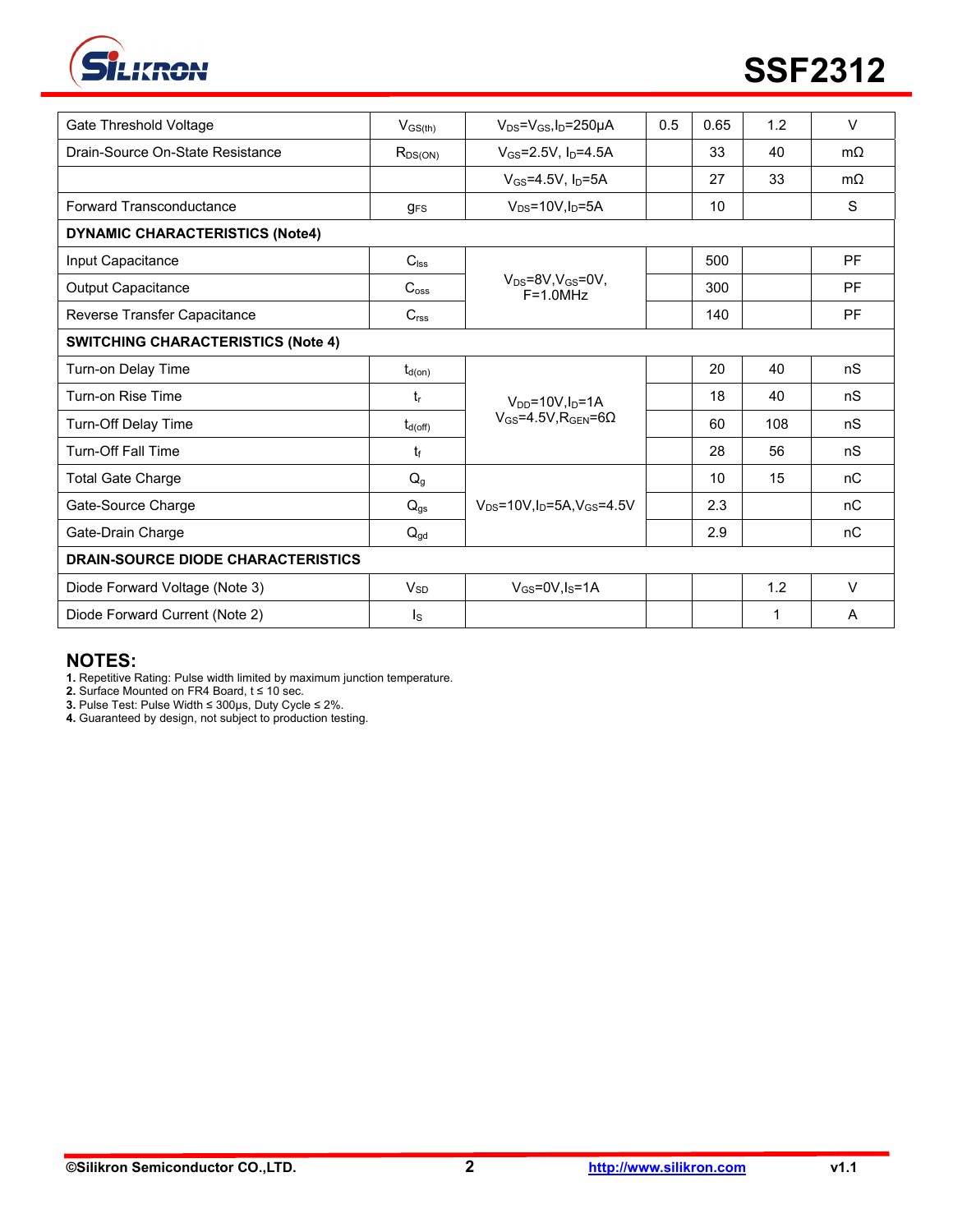

# **TYPICAL ELECTRICAL AND THERMAL CHARACTERISTICS**









**Square Wave Pluse Duration(sec) Figure 3: Normalized Maximum Transient Thermal Impedance**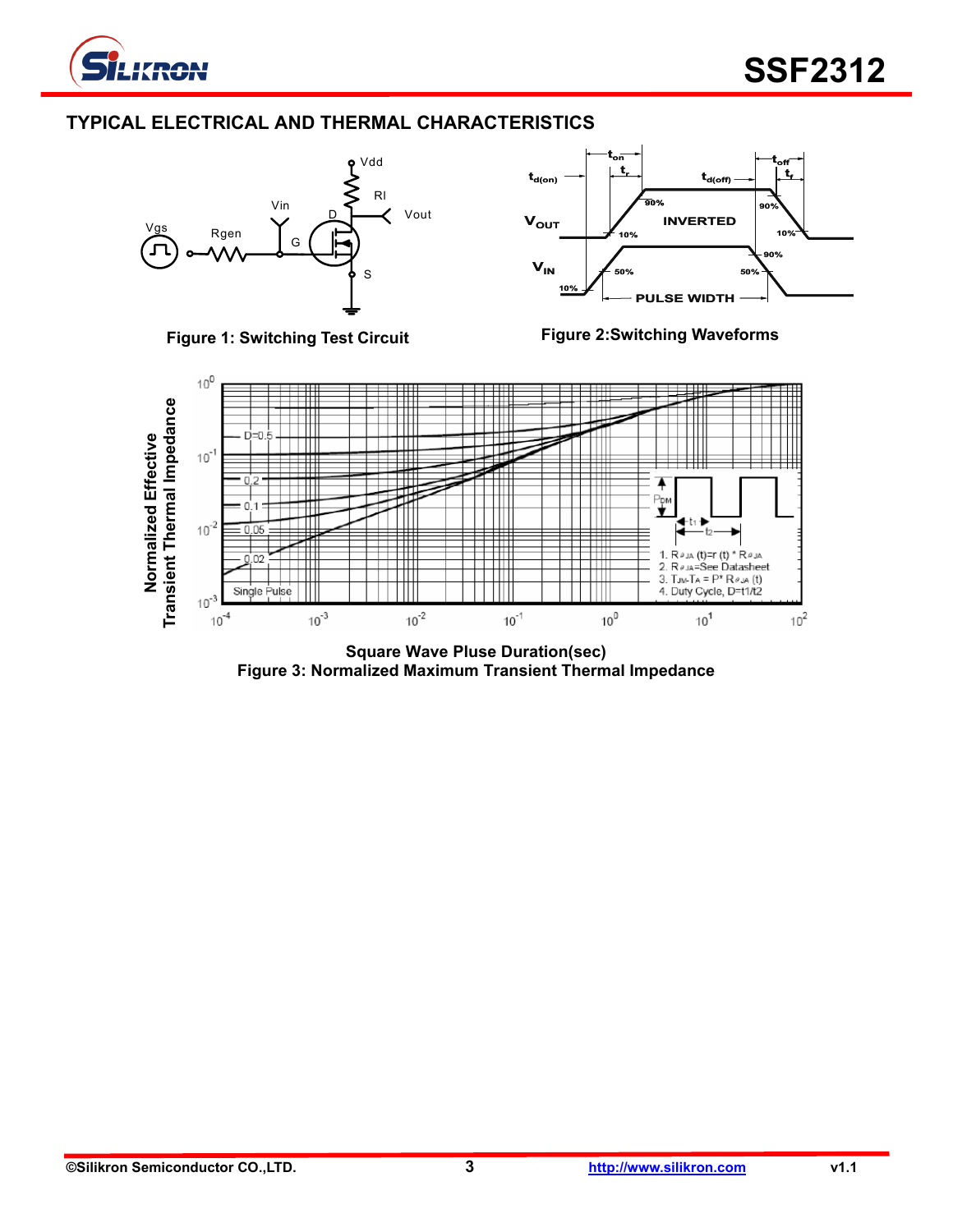

# **SOT-23 PACKAGE INFORMATION**

**Dimensions in Millimeters (UNIT:mm)**





|                | $\theta$ | 0.25 |  |
|----------------|----------|------|--|
| ⊒              |          |      |  |
|                |          |      |  |
| $\overline{c}$ |          |      |  |

| <b>Symbol</b> | <b>Dimensions in Millimeters</b> |             |  |  |  |
|---------------|----------------------------------|-------------|--|--|--|
|               | MIN.                             | MAX.        |  |  |  |
| A             | 0.900                            | 1.150       |  |  |  |
| A1            | 0.000                            | 0.100       |  |  |  |
| A2            | 0.900                            | 1.050       |  |  |  |
| b             | 0.300                            | 0.500       |  |  |  |
| C             | 0.080                            | 0.150       |  |  |  |
| D             | 2.800                            | 3.000       |  |  |  |
| E.            | 1.200                            | 1.400       |  |  |  |
| E1            | 2.250                            | 2.550       |  |  |  |
| е             | 0.950TYP                         |             |  |  |  |
| e1            | 1.800                            | 2.000       |  |  |  |
| L             | 0.550REF                         |             |  |  |  |
| L1            | 0.300                            | 0.500       |  |  |  |
| θ             | 0°                               | $8^{\circ}$ |  |  |  |

#### **NOTES**

1. All dimensions are in millimeters.

2. Tolerance ±0.10mm (4 mil) unless otherwise specified

3. Package body sizes exclude mold flash and gate burrs. Mold flash at the non-lead sides should be less than 5 mils.

4. Dimension L is measured in gauge plane.

5. Controlling dimension is millimeter, converted inch dimensions are not necessarily exact.